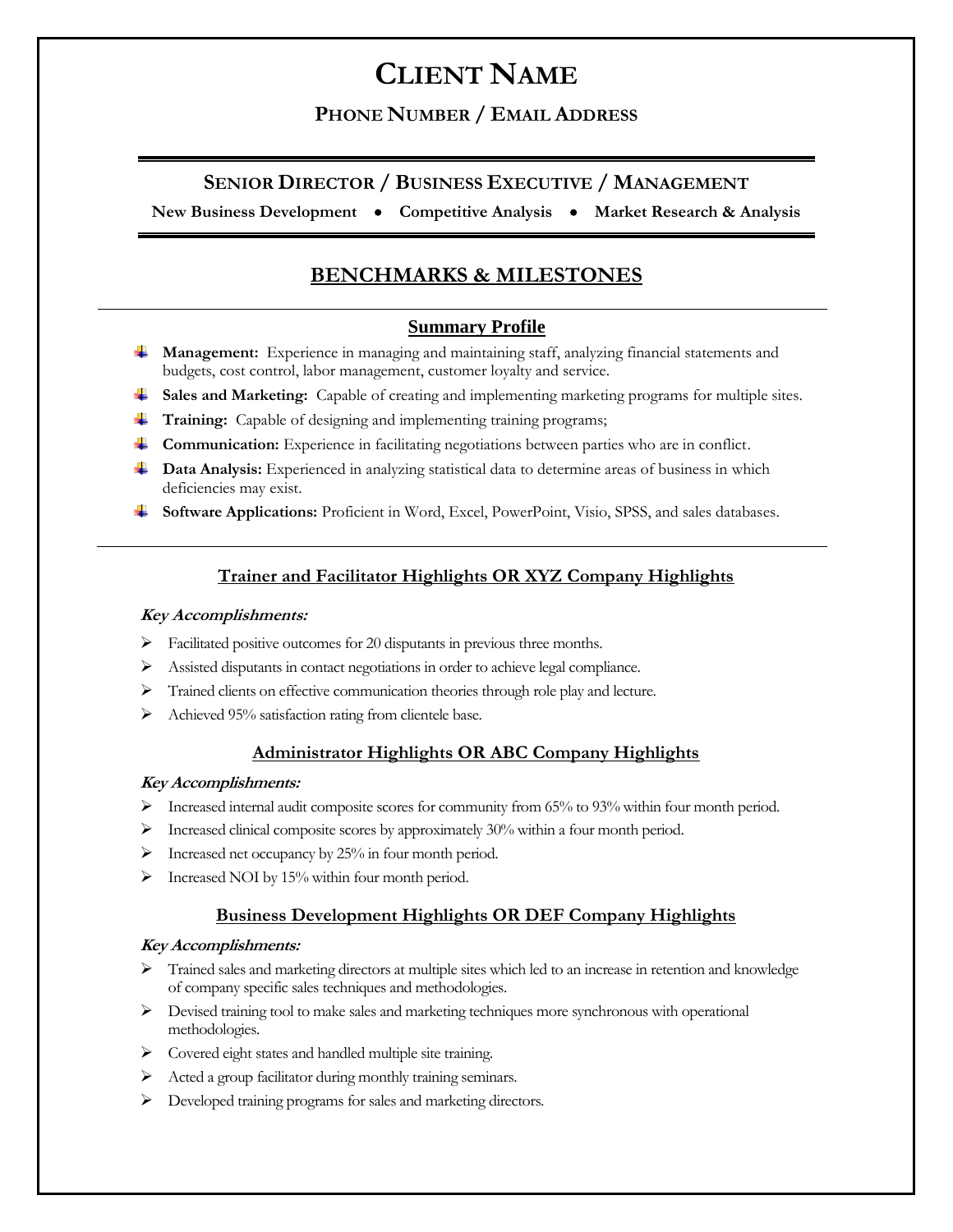# **PHONE NUMBER / EMAIL ADDRESS**

**SENIOR DIRECTOR / BUSINESS EXECUTIVE / MANAGEMENT**

**New Business Development Competitive Analysis Market Research & Analysis** 

# **COMPETENCIES PROFILE**

| <b>Professional Character Competencies</b> |                                                                                                                                                                       |  |
|--------------------------------------------|-----------------------------------------------------------------------------------------------------------------------------------------------------------------------|--|
| Interpersonal Skills                       | Treats others with courtesy, sensitivity, and respect. Considers and responds<br>appropriately to the needs and feelings of different people in different situations. |  |
| Oral<br>Communication                      | Makes clear and convincing oral presentations. Listens effectively; clarifies<br>information as needed.                                                               |  |
| Integrity/Honesty                          | Behaves in an honest, fair, and ethical manner. Shows consistency in words and<br>actions. Models high standards of ethics.                                           |  |
| Written<br>Communication                   | Writes in a clear, concise, organized, and convincing manner for the intended<br>audience.                                                                            |  |
| Continual Learning                         | Assesses and recognizes own strengths and weaknesses; pursues self-development.                                                                                       |  |
| <b>Public Service</b><br>Motivation        | Shows a commitment to serve the public. Ensures that actions meet public needs;<br>aligns organizational objectives and practices with public interests.              |  |

| <b>Change Leadership Competencies</b> |                                                                                                                                                                                                                                 |  |
|---------------------------------------|---------------------------------------------------------------------------------------------------------------------------------------------------------------------------------------------------------------------------------|--|
| Creativity<br>and<br>Innovation       | Develops new insights into situations; questions conventional approaches;<br>encourages new ideas and innovations; designs and implements new or cutting edge<br>programs/processes.                                            |  |
| External<br>Awareness                 | Understands and keeps up-to-date on local, national, and international policies and<br>trends that affect the organization and shape stakeholders' views; is aware of the<br>organization's impact on the external environment. |  |
| Flexibility                           | Is open to change and new information; rapidly adapts to new information,<br>changing conditions, or unexpected obstacles.                                                                                                      |  |
| Resilience                            | Deals effectively with pressure; remains optimistic and persistent, even under<br>adversity. Recovers quickly from setbacks.                                                                                                    |  |
| Strategic<br>Thinking                 | Formulates objectives and priorities, and implements plans consistent with the long-<br>term interests of the organization in a global environment. Capitalizes on<br>opportunities and manages risks.                          |  |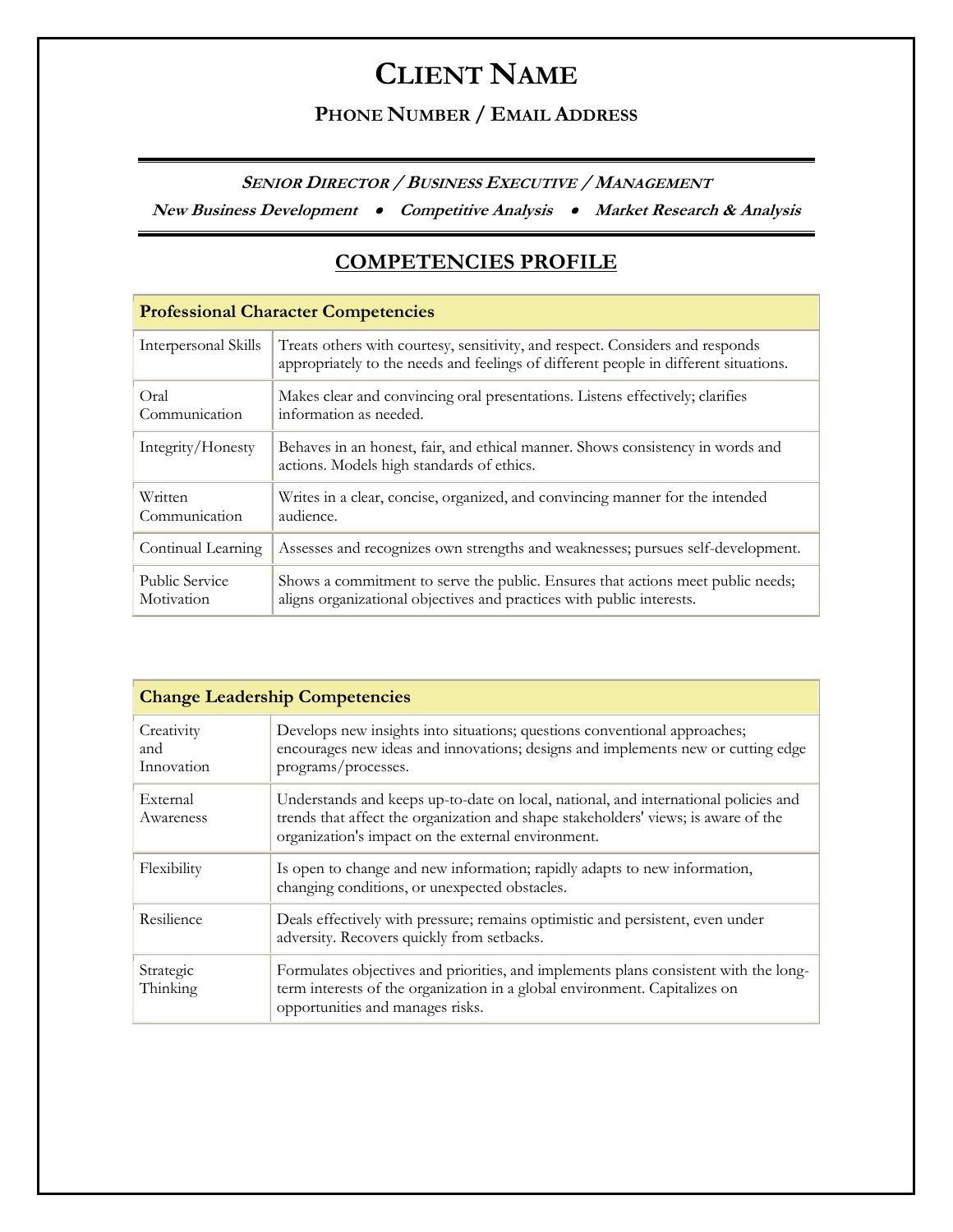# **PHONE NUMBER / EMAIL ADDRESS**

**SENIOR DIRECTOR / BUSINESS EXECUTIVE / MANAGEMENT**

**New Business Development Competitive Analysis Market Research & Analysis** 

# **REQUIREMENTS TO QUALIFICATIONS PROFILE**

Date

Dear Madam/Sir,

This letter and attached resume are in response to your posting for a **Research and Methodology Specialist***.* I am interested and well qualified to perform the responsibilities associated with this position at an extremely high degree of success and competency. I have outlined my abilities per your job requirements for your convenience as follows:

| <b>Your Requirements:</b>                                                                                                                                             | My Qualifications:                                                                                                                                                                                                                                                                                                                                         |
|-----------------------------------------------------------------------------------------------------------------------------------------------------------------------|------------------------------------------------------------------------------------------------------------------------------------------------------------------------------------------------------------------------------------------------------------------------------------------------------------------------------------------------------------|
| International<br>Globalization Expertise                                                                                                                              | Lead the Globalization of a multi-plant manufacturing operation with<br>≻<br>operations in Europe, North America and Africa and with<br>representation in over 50 countries. Consolidated product lines, Initiated<br>quality programs that were standardized to world wide accepted<br>regimens.                                                          |
| Logistics Planning and<br>Product Distribution<br>Responsibilities.                                                                                                   | Played a major role in helping South American countries develop<br>➤<br>logistics strategy, distribution of products, production schedules, sales<br>forecasts, negotiation of traffic management services and setting up of<br>cross docking system in Brazil. Reported directly to vice president of<br>international operations.                        |
| Content knowledge<br>and/or experience in the<br>following areas are a<br>strong plus: Inventory<br>Management, Business<br>Development, and<br>Operations Expertise. | ➤<br>Managed monthly meetings with key sales and operations management<br>personnel to analyze production, sales and inventory. Major focus on 3-<br>6 month future projections of sales trends, and new product market<br>introductions. Review of production cycles for build-ups, plant<br>shutdowns and holidays to determine production requirements. |
| Project Management<br><b>Skills</b>                                                                                                                                   | .Possess in depth knowledge of project management timetables,<br>≻<br>stakeholder interview processes, as well as workflow management<br>principles. Hold current Project Management Professional (PMP)<br>credential.                                                                                                                                     |

I look forward to exploring this position with you further. Thank you for your kind consideration.

**REGARDS,**

**CLIENT NAME**